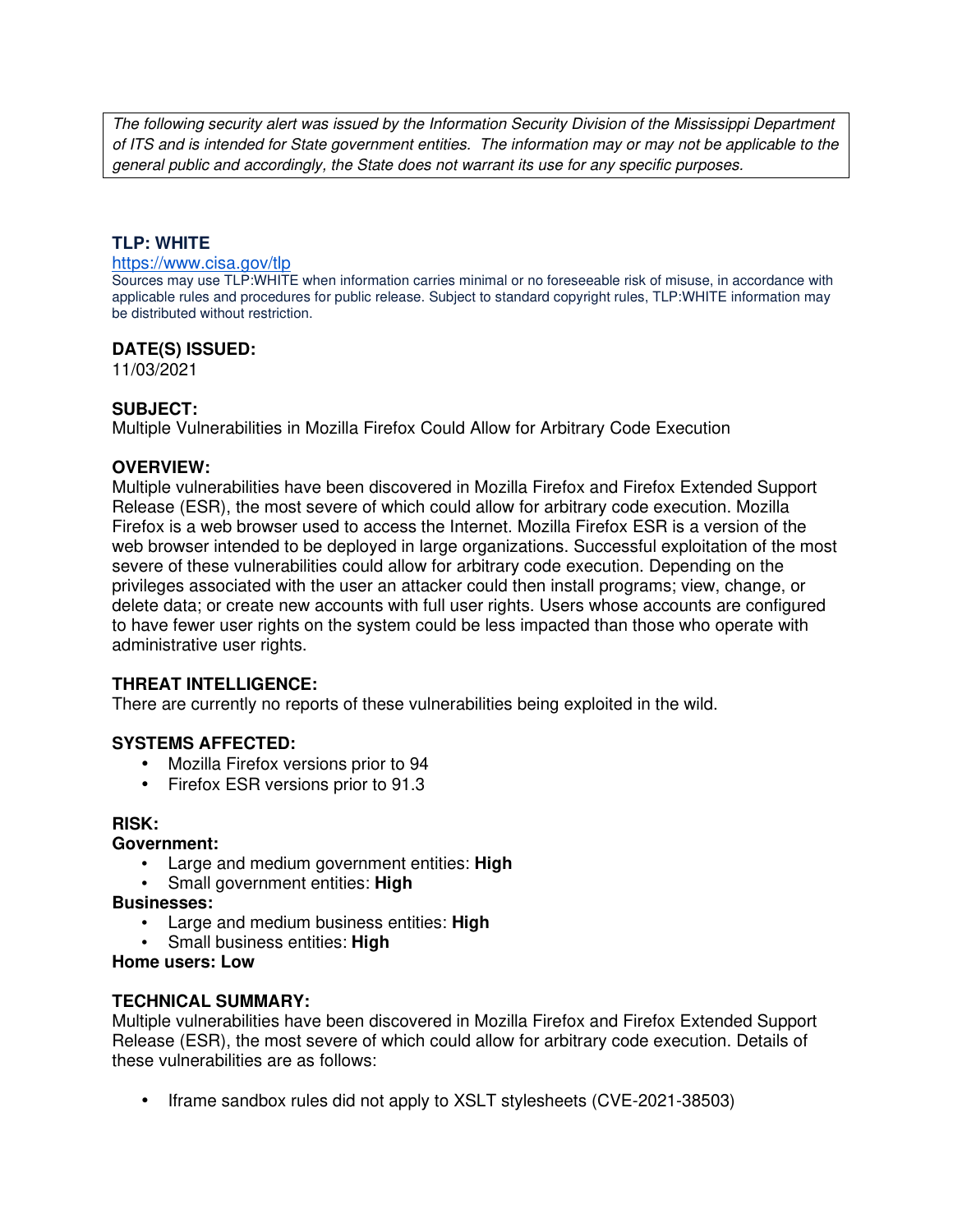- Use-after-free in file picker dialog (CVE-2021-38504)
- Windows 10 Cloud Clipboard may have recorded sensitive user data (CVE-2021-38505)
- Firefox could be coaxed into going into fullscreen mode without notification or warning (CVE-2021-38506)
- Opportunistic Encryption in HTTP2 could be used to bypass the Same-Origin-Policy on services hosted on other ports (CVE-2021-38507)
- Improper sanitization when processing a QR code resulted in Universal XSS (MOZ-2021-0003)
- Permission Prompt could be overlaid, resulting in user confusion and potential spoofing (CVE-2021-38508)
- Web Extensions could access pre-redirect URL when their context menu was triggered by a user (MOZ-2021-0004)
- Javascript alert box could have been spoofed onto an arbitrary domain (CVE-2021- 38509)
- Download Protections were bypassed by .inetloc files on Mac OS (CVE-2021-38510)
- 'Copy Image Link' context menu action could have been abused to see authentication tokens (MOZ-2021-0005)
- URL Parsing may incorrectly parse internationalized domains (MOZ-2021-0006)
- Memory safety bugs in Firefox 93 and Firefox ESR 91.2 could result in arbitrary code execution (MOZ-2021-0007)
- Use-after-free in HTTP2 Session object may cause exploitable crashes (MOZ-2021- 0008)

Successful exploitation of the most severe of these vulnerabilities could allow for arbitrary code execution. Depending on the privileges associated with the user an attacker could then install programs; view, change, or delete data; or create new accounts with full user rights. Users whose accounts are configured to have fewer user rights on the system could be less impacted than those who operate with administrative user rights.

# **RECOMMENDATIONS:**

The following actions should be taken:

- Apply appropriate updates provided by Mozilla to vulnerable systems immediately after appropriate testing.
- Run all software as a non-privileged user (one without administrative privileges) to diminish the effects of a successful attack.
- Remind users not to visit un-trusted websites or follow links provided by unknown or untrusted sources.
- Inform and educate users regarding the threats posed by hypertext links contained in emails or attachments especially from un-trusted sources.
- Apply the Principle of Least Privilege to all systems and services.

# **REFERENCES:**

## **Mozilla:**

https://www.mozilla.org/en-US/security/advisories/mfsa2021-48/ https://www.mozilla.org/en-US/security/advisories/mfsa2021-49/

# **CVE:**

https://cve.mitre.org/cgi-bin/cvename.cgi?name=CVE-2021-38503 https://cve.mitre.org/cgi-bin/cvename.cgi?name=CVE-2021-38504 https://cve.mitre.org/cgi-bin/cvename.cgi?name=CVE-2021-38505